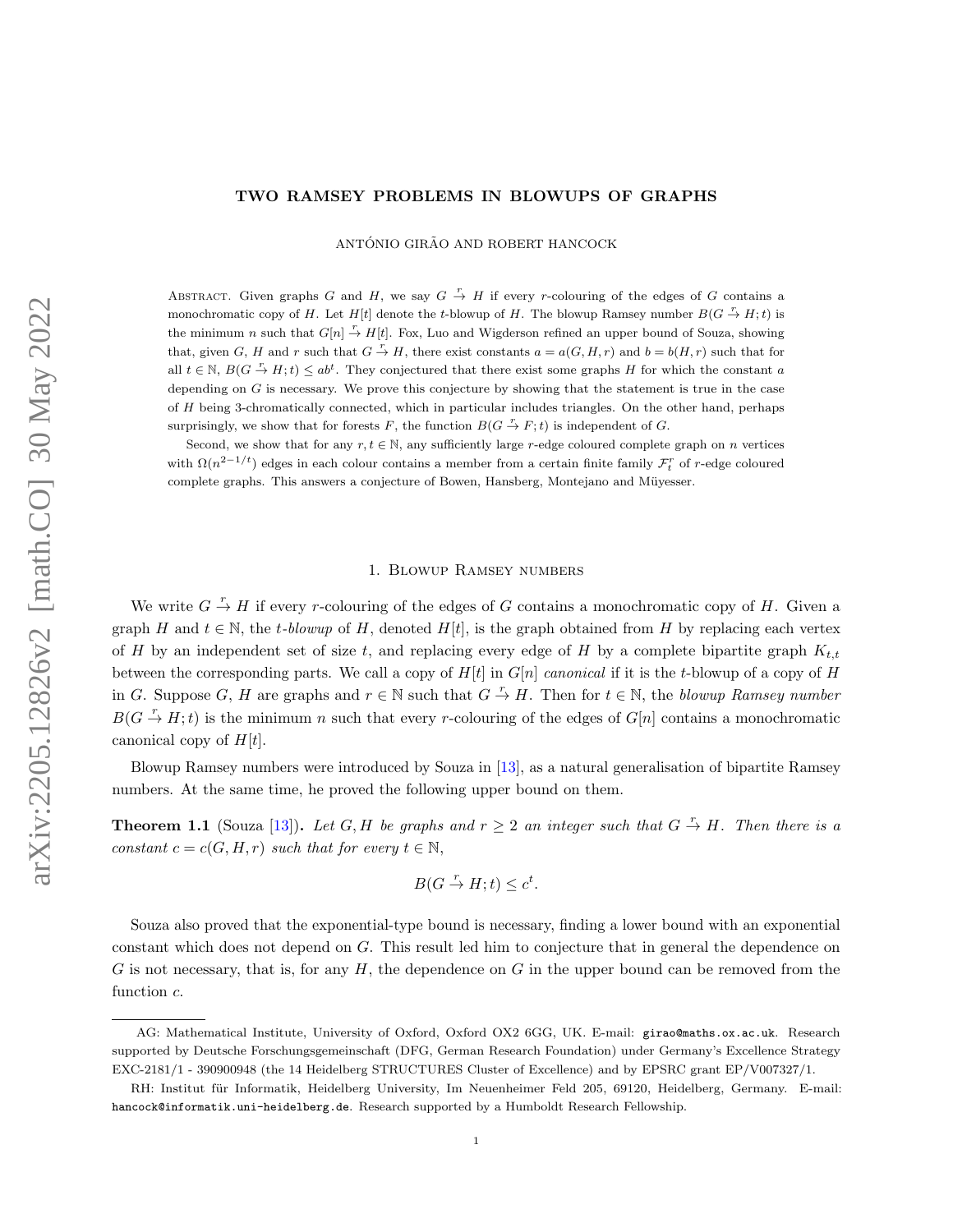<span id="page-1-3"></span>Shortly after, Fox, Luo and Wigderson proved that the exponential constant does not depend on G, however, the upper bound still has some dependence on G. In particular, they proved the following.

**Theorem 1.2** (Fox–Luo–Wigderson [\[7\]](#page-10-0)). Let G, H be graphs and  $r \geq 2$  an integer such that  $G \stackrel{r}{\to} H$ . There exist constants  $a = a(G, H, r)$  and  $b = b(H, r)$  such that for every  $t \in \mathbb{N}$ ,

$$
B(G \stackrel{r}{\to} H; t) \le ab^t.
$$

However, Fox, Luo and Wigderson conjectured that the dependence on  $G$  is necessary for some graphs  $H$ , contrary to the conjecture of Souza.

Conjecture 1.3 (Fox–Luo–Wigderson [\[7\]](#page-10-0)). There exists a graph H and integers r,  $t \geq 2$  for which the following holds. There exist graphs  $G_1, G_2, \ldots$  such that  $G_i \stackrel{r}{\to} H$  for all i and  $\sup_i B(G_i \stackrel{r}{\to} H; t) = \infty$ .

In particular Fox, Luo and Wigderson conjectured that this holds with H a triangle and  $r = t = 2$ . Our first main result is to confirm this conjecture.

<span id="page-1-0"></span>**Theorem 1.4.** For every integer  $s \geq 2$ , there exists a graph G such that  $G \stackrel{2}{\rightarrow} K_3$  but  $G[s] \stackrel{2}{\rightarrow} K_3[2]$ .

In fact we can prove the result for a much larger class of graphs. A graph is 3-*chromatically connected* if  $|V(G)| \geq 3$  and for all  $V \subseteq V(G)$  such that  $G[V]$  is bipartite, the graph  $G - V$  is connected. (In particular, note that a triangle is 3-chromatically connected.) Our theorem extends to all graphs which are 3-chromatically connected. We also note that it makes no difference in the proof to replace 2 by any  $r \geq 2$ .

<span id="page-1-1"></span>**Theorem 1.5.** Let H be a 3-chromatically connected graph and let  $r \geq 2$ . For every integer  $s \geq 2$ , there exists a graph G such that  $G \stackrel{r}{\to} H$  but  $G[s] \not \stackrel{r}{\to} H[2]$ .

We prove this result in Section [1.1.](#page-2-0) Our theorem relies on a sparse Ramsey theorem of Nešetřil and Rödl (see Theorem [1.7\)](#page-2-1), which in particular, requires the graph in question to be 3-chromatically connected. We are therefore as of yet unable to extend our result to graphs which are not 3-chromatically connected. It would be very interesting to determine precisely which graphs  $H$  require some dependence on  $G$  in their blowup Ramsey numbers, and which do not.

We call G r-Ramsey-minimal for H, if  $G \stackrel{r}{\to} H$ , and for any proper subgraph G' of G, we have  $G' \stackrel{r}{\to} H$ . A graph  $H$  is  $r$ -Ramsey-finite if its class of  $r$ -Ramsey-minimal graphs is finite. Souza proved that  $r$ -Ramsey-finite graphs do not require the dependence on G.

While any graph containing a cycle is not r-Ramsey-finite (as observed by Souza), there are some graphs, for example a star with an odd number of edges, which are 2-Ramsey-finite [\[3\]](#page-10-1). However, Fox, Luo and Wigderson showed that  $P_3$ , the path with two edges, is not  $r$ -Ramsey-finite, yet it also does not have any dependence on  $G$ . We are also able to show that the same phenomenon holds for any tree  $T$ .

<span id="page-1-2"></span>**Theorem 1.6.** Let G be a graph, T a tree and  $r \geq 2$  an integer such that  $G \stackrel{r}{\to} T$ . Then for every  $t \in \mathbb{N}$ , there exists a function  $f = f(T, r, t)$  such that

$$
B(G \stackrel{r}{\to} T; t) \le f.
$$

We prove this result in Section [1.2.](#page-4-0)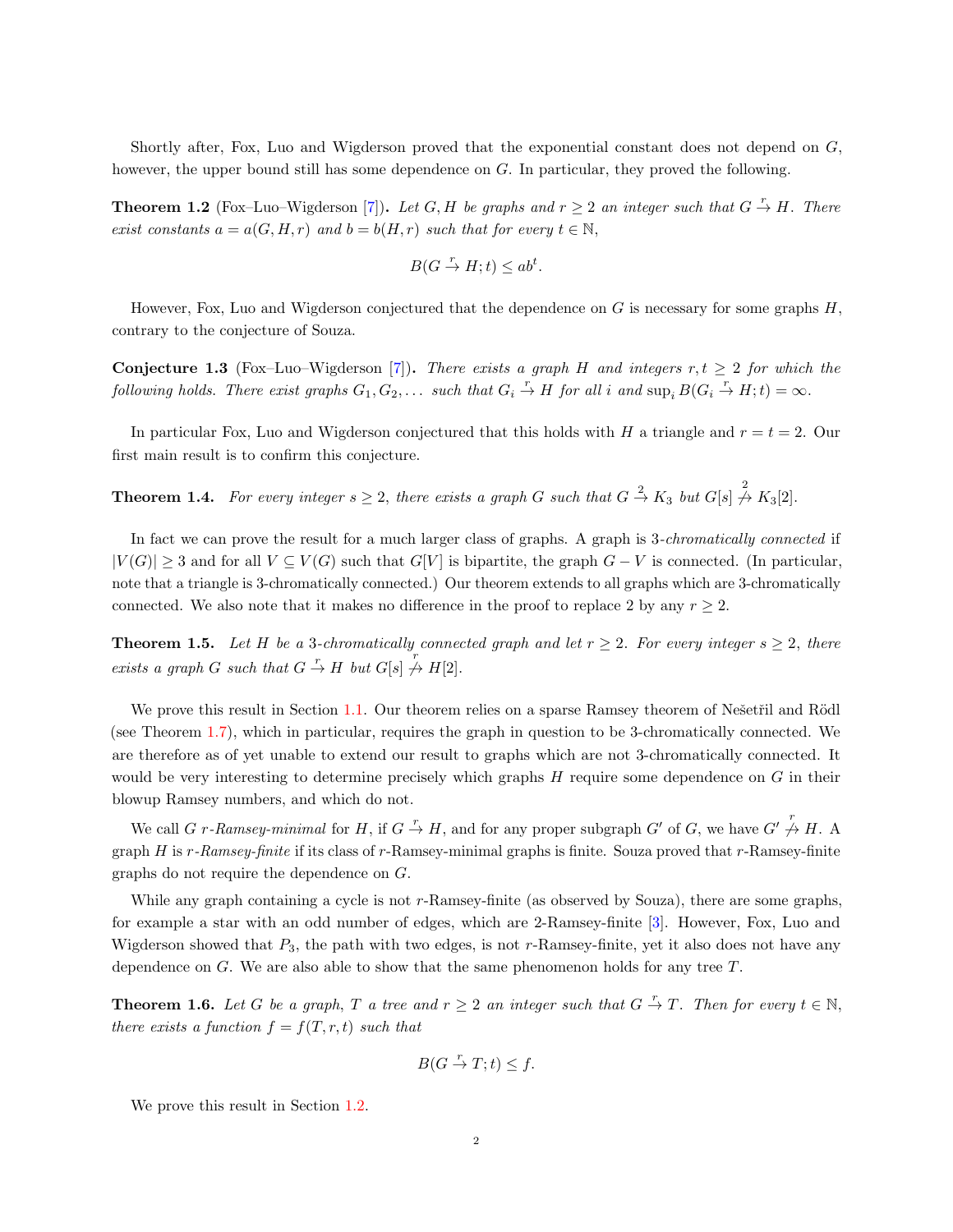<span id="page-2-2"></span><span id="page-2-0"></span>1.1. **Proof of Theorems [1.4](#page-1-0) and [1.5.](#page-1-1)** Given two graphs H and G, we define  $H(G)$ , the hypergraph of copies of H in G, to be a  $|E(H)|$ -uniform hypergraph with vertex set  $E(G)$ , and edge set consisting of each set of edges of  $G$  which correspond to a copy of  $H$  in  $G$ .

We define the girth of a hypergraph  $H$ , to be the number of edges in a shortest cycle of  $H$  and denote it by  $q(H)$ . In particular, note that if two edges share at least two vertices, then these two edges form a cycle of length 2. Note therefore that a hypergraph with girth at least three is what is often referred to in literature as a linear hypergraph, and all its cycles are loose cycles.

The graph G which we use in the proof will be obtained using the following sparse Ramsey theorem of Nešetřil and Rödl.

<span id="page-2-1"></span>**Theorem 1.7** (Nešetřil–Rödl, Theorem 4.2 [\[12\]](#page-11-1)). Let  $r, s \in \mathbb{N}$  and let H be a 3-chromatically connected graph. Then there exists a graph G with the following properties:

- $(1)$   $G \stackrel{r}{\rightarrow} H;$
- (2)  $g(H(G)) > s$ .

The only property of a 3-chromatically connected graph we require in our proof is the existence of the above G, together with having minimum degree at least 2 (which is required only at stage 1, step  $(i)(1)$  of the proof).

So for the rest of the proof, to make it clearer and easier to read, we will take  $r = 2$  and  $H = K_3$ , noting that it easily extends to general  $r \geq 2$  and H which are 3-chromatically connected.

Fix  $s \geq 2$  and choose G according to Theorem [1.7](#page-2-1) so that  $g(H(G)) > 2s+2$ . Note that we can choose G so that it is (2-)Ramsey-minimal, which we recall means that for any edge e, we have  $G - e \stackrel{2}{\rightarrow} K_3$ . In order to complete the proof, it suffices to find a red/blue colouring of  $G[s]$  which does not contain any monochromatic canonical copies of  $K_3[2]$ .

We first give an outline of the proof. The idea is to step by step recolour edges of  $G[s]$  so that in each step all monochromatic copies of  $K_3[2]$  created by the previous step are destroyed, while in each edge blowup, less edges are recoloured compared to the previous step. In stage 1, we will look at colourings of  $G$ . Since  $G$  is Ramsey-minimal, we can select an edge  $e \in E(G)$ , for which there exists a red/blue-colouring of  $E(G - e)$ such that there are no monochromatic triangles. Now, we extend the red/blue-colouring of  $E(G - e)$  to a red/blue-colouring of  $E(G)$  by colouring e red. Since  $G \stackrel{2}{\rightarrow} K_3$ , there must exist some red triangles; note that all of these red triangles contain e, and further there are no blue triangles. Further note that these red triangles intersect at e and are otherwise edge-disjoint from each other, since  $H(G)$  contains no cycle of length 2. Therefore we can select precisely one edge per red triangle to recolour blue. We obtain a colouring which no longer contains red triangles, although it does contain new blue triangles, each of which must contain one of the recoloured edges. Note that again since  $H(G)$  does not contain short cycles, the set of blue triangles each share at most one edge with any other triangle (precisely the edge which was just recoloured from red to blue) and are otherwise entirely edge-disjoint from all other monochromatic triangles created previously. We do this recolouring step s times. In stage 2, we will transfer these edge colourings of G to  $G[s]$  so that in each step, whenever we recolour edges of  $G$ , we recolour proportionally less of the edges in the blowup of these edges of G compared to the previous step, while still destroying all monochromatic copies of  $K_3[2]$ created during the previous step. Eventually we get to a step where we do not have to recolour anything at all in order to destroy all monochromatic copies of  $K_3[2]$ .

We now make this recolouring procedure precise.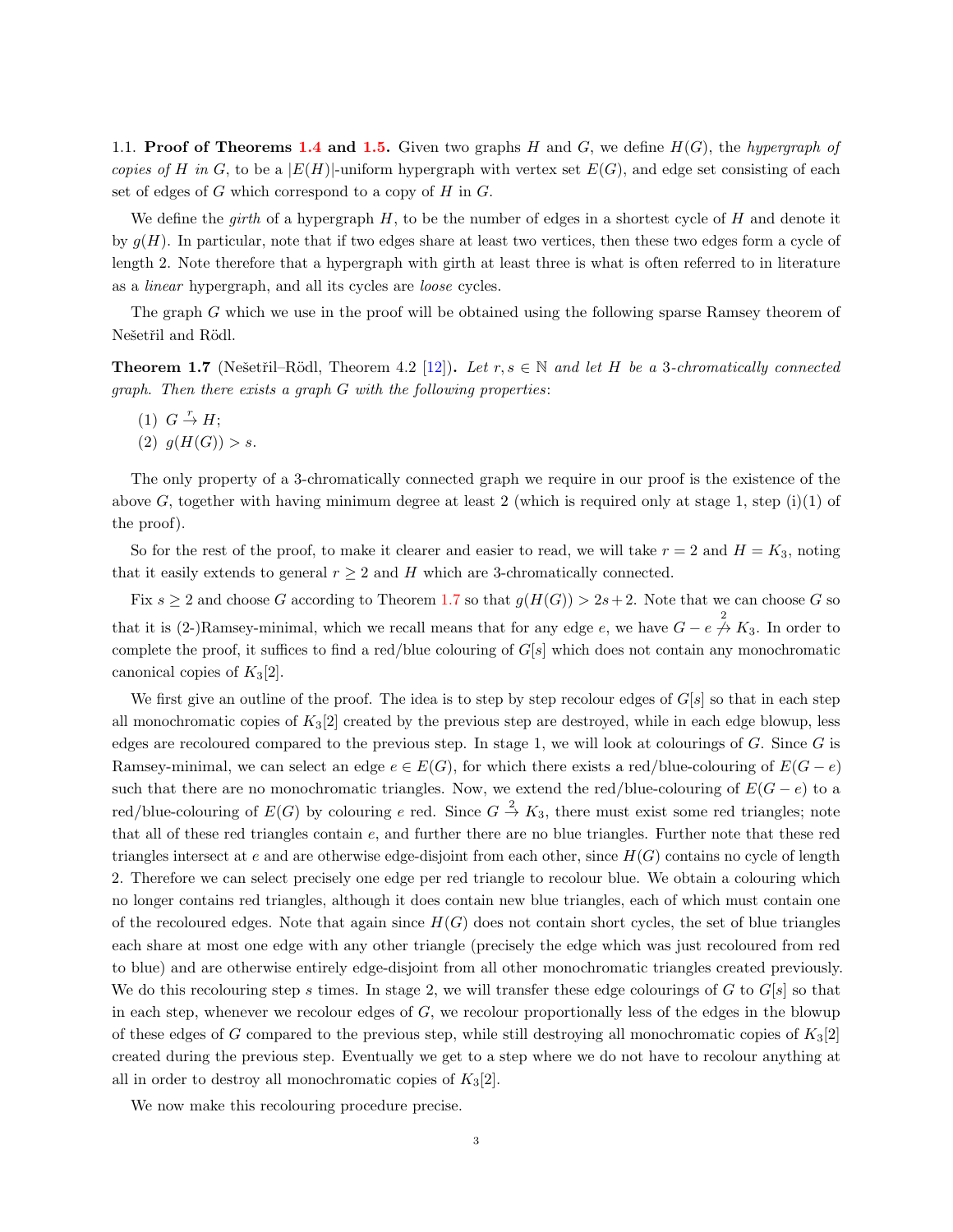### Stage 1: the colourings in G.

**Step 0:** Fix an edge  $e \in E(G)$  and let  $c_0$  be a red/blue colouring of  $E(G)$  such that there are no monochromatic triangles in  $E(G - e)$  and e is red. Further, fix a vertex v incident to e, and set  $E_0 = \{e\}$ . Let  $T_0$  be the set of triangles in G which are red in  $c_0$ .

Note that all triangles in  $T_0$  contain e, and further except for e, these triangles are edge-disjoint. This follows from  $g(H(G)) > 2s + 2$ .

We now repeat the following step s times, for each  $i = 1, \ldots, s$ .

### Step i:

- (1) For each  $T \in T_{i-1}$ , change the colour of the edge of T which is not in  $E_{i-1}$  and is incident to v.
- (2) Call the new colouring  $c_i$ ;
- (3) Call the set of edges which were just recoloured  $E_i$ .
- (4) Let  $T_i$  be the set of monochromatic triangles in  $c_i$ .

Note that each time we have the following. In  $c_i$ , there are only monochromatic triangles of one colour; whichever one did not occur in the previous colouring  $c_{i-1}$ . Every edge in  $E_i$  contains the fixed vertex v. All triangles in  $T_i$  contain exactly one edge from  $E_i$  and all of these triangles contain the vertex v.

Crucially, all triangles in  $\cup_{j=0}^{i} T_j$  are edge-disjoint from each other, except for the following cases:

- A triangle  $A_i \in T_i$  shares precisely one edge e with one triangle  $A_{i-1} \in T_{i-1}$ , where  $e \in E_i$ ;
- A triangle  $A_i \in T_i$  may share precisely one edge e with other triangles in  $T_i$ ; if so, then  $e \in E_i$ .

This edge-disjointedness follows from  $g(H(G)) > 2s + 2$ ; suppose for a contradiction that there exists triangles  $A_i \in T_i$  and  $B_j \in T_j$ ,  $j \leq i$ , which violate the above. If they share two edges then this immediately contradicts  $g(H(G)) > 2s + 2$  since they would form a cycle of length 2 in  $H(G)$ . Otherwise, by design, for each  $0 \leq k < i$  we can find triangles  $A_k \in T_k$  such that  $A_k \cap A_{k+1} = e_{k+1} \in E_{k+1}$ , and for each  $0 \leq k < j$ we can find triangles  $B_k \in T_k$  such that  $B_k \cap B_{k+1} = f_{k+1} \in E_{k+1}$ . Let  $\ell$  be the maximum index for which  $A_\ell = B_\ell$ . If  $\ell$  exists then the triangles  $A_\ell, A_{\ell+1}, \ldots, A_i, B_j, B_{j-1}, \ldots, B_{\ell+1}, A_\ell$  form a cycle in  $H(G)$ . If not, then the triangles  $A_0, \ldots, A_i, B_j, B_{j-1}, \ldots, B_0, A_0$  form a cycle in  $H(G)$ . In both cases we have a cycle of length at most  $2s + 2$ , a contradiction to  $g(H(G)) > 2s + 2$ .

# Stage 2: transferring the colourings to  $G[s]$ .

**Step 0:** First we transfer the colouring  $c_0$  of  $E(G)$  to a colouring  $c'_0$  of  $E(G[s])$  in the obvious way; that is, colour every edge in the  $K_{s,s}$  blowup of uw by  $c_0(uw)$  for all edges  $uw \in E(G)$ .

For the fixed vertex v, label the vertices in its blowup by  $v_1, \ldots, v_s$ . We now repeat the following step s times, for each  $i = 1, \ldots, s$ .

# Step i:

- (1) For each  $uv \in E_i$  (recall v is fixed and  $c_{i-1}(uv) \neq c_i(uv)$ ), recolour edges from  $\{v_{i+1}, \ldots, v_s\}$  to all vertices in the blowup of u. (Do not change the colour of edges involving  $\{v_1, \ldots, v_i\}$ .)
- (2) Call the new colouring  $c_i'$ .

See Figure [1](#page-4-1) for an example of step 3.

We now aim to prove that  $c'_s$  is a colouring of  $G[s]$  which contains no monochromatic canonical copies of  $K_3[2]$ . This will follow quickly from the following claim.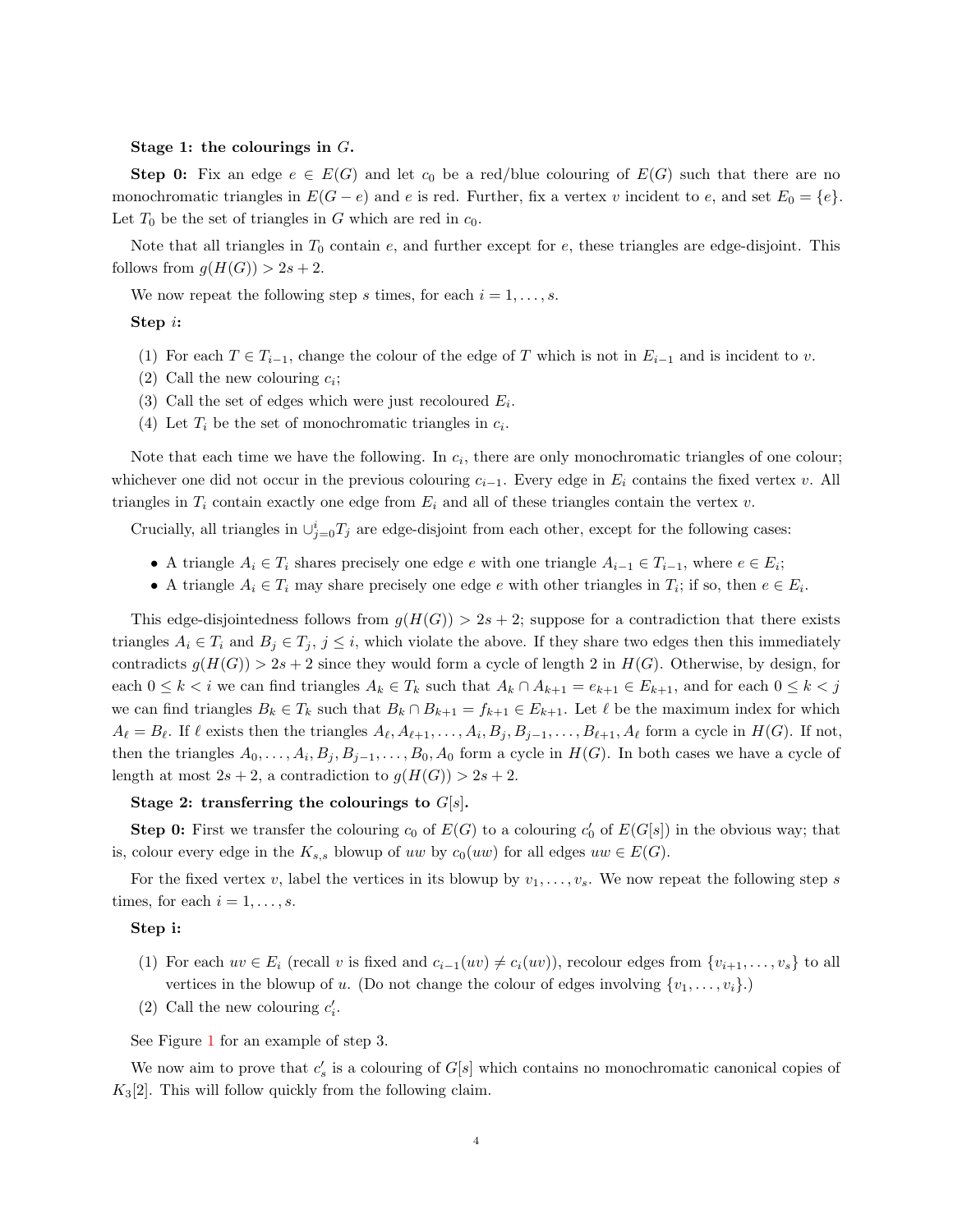<span id="page-4-1"></span>

FIGURE 1. An example of step 3 of stage 2. The triangle uvw is the monochromatic  $T \in T_2$ , with  $uv \in E_2$  and  $vw \in E_3$ . Originally (on the left) all edges between vertices in the blowups of v and w are red. In step 3, we recolour all edges between  $\{v_4, \ldots, v_k\}$  and vertices in the blowup of  $w$  from red to blue (on the right). It is not too hard to see that there are no monochromatic canonical copies of  $K_3[2]$  with parts in  $u, v, w$ . Note we can see evidence of the previous recolourings too; in step 2, all edges between  $\{v_3, \ldots, v_k\}$  and vertices in the blowup of u were coloured red; in step 1, all edges between  $\{v_2, \ldots, v_k\}$  and vertices in the blowup of y were coloured blue.

<span id="page-4-2"></span>**Claim 1.8.** In step i, for  $i \in [s]$ , all monochromatic canonical copies of K<sub>3</sub>[2] contained in  $\{T[s] : T \in T_{i-1}\}$ are destroyed.

Indeed, recall that in step i of stage 1, all monochromatic copies of  $K_3$  are collected in the set  $T_i$ . Therefore, the only possible monochromatic copies of  $K_3[2]$  must contain edges which were recoloured in step s of stage 2. However, no such edges exist since in fact no edges were recoloured in step s of stage 2. It remains to prove the claim.

*Proof of Claim* [1.8.](#page-4-2) Since all  $T \in T_{i-1}$  contain v, we must use 2 vertices from  $\{v_1, \ldots, v_s\}$  in any monochromatic K<sub>3</sub>[2]. Since all edges involving  $\{v_{i+1}, \ldots, v_s\}$  are recoloured, all monochromatic copies of K<sub>3</sub>[2] using these vertices are destroyed, and so we must use 2 vertices from  $\{v_1, \ldots, v_i\}$ . In step 1, we are done, since there are not enough vertices.

Now consider any step i with  $i \geq 2$ . By construction, all triangles  $T_{i-1}$  are of the form uvw, with vw  $\in E_i$ and  $uv \in E_{i-1}$ . Since  $uv \in E_{i-1}$ , in step  $i-1$ , the colour of the edges  $\{v_1, \ldots, v_{i-1}\}$  to vertices in the blowup of u were not changed, and hence are a different colour to the edges from  $\{v_1, \ldots, v_i\}$  to vertices in the blowup of w. Therefore  $v_i$  is the only vertex with the same colour of edges to vertices in the blowups of  $u$ and w, and hence we cannot find a monochromatic  $K_3[2]$  using the vertices u, v and w.

<span id="page-4-0"></span>1.2. Proof of Theorem [1.6.](#page-1-2) We will prove a stronger result, Theorem [1.10,](#page-5-0) from which our main result Theorem [1.6](#page-1-2) will immediately follow. First we need to introduce some notation. Let G be a graph. We say c is a partial 2-colouring of G if there exists a subgraph  $G' \subset G$  such that  $c : E(G') \to \{red, blue\}.$ 

Given a tree T, a graph G and a partial 2-colouring c of G, we say that  $H \subset G$  is a possible red (blue) copy of T if H is isomorphic to T and all edges of H coloured by c are red (blue). (Note that not all edges of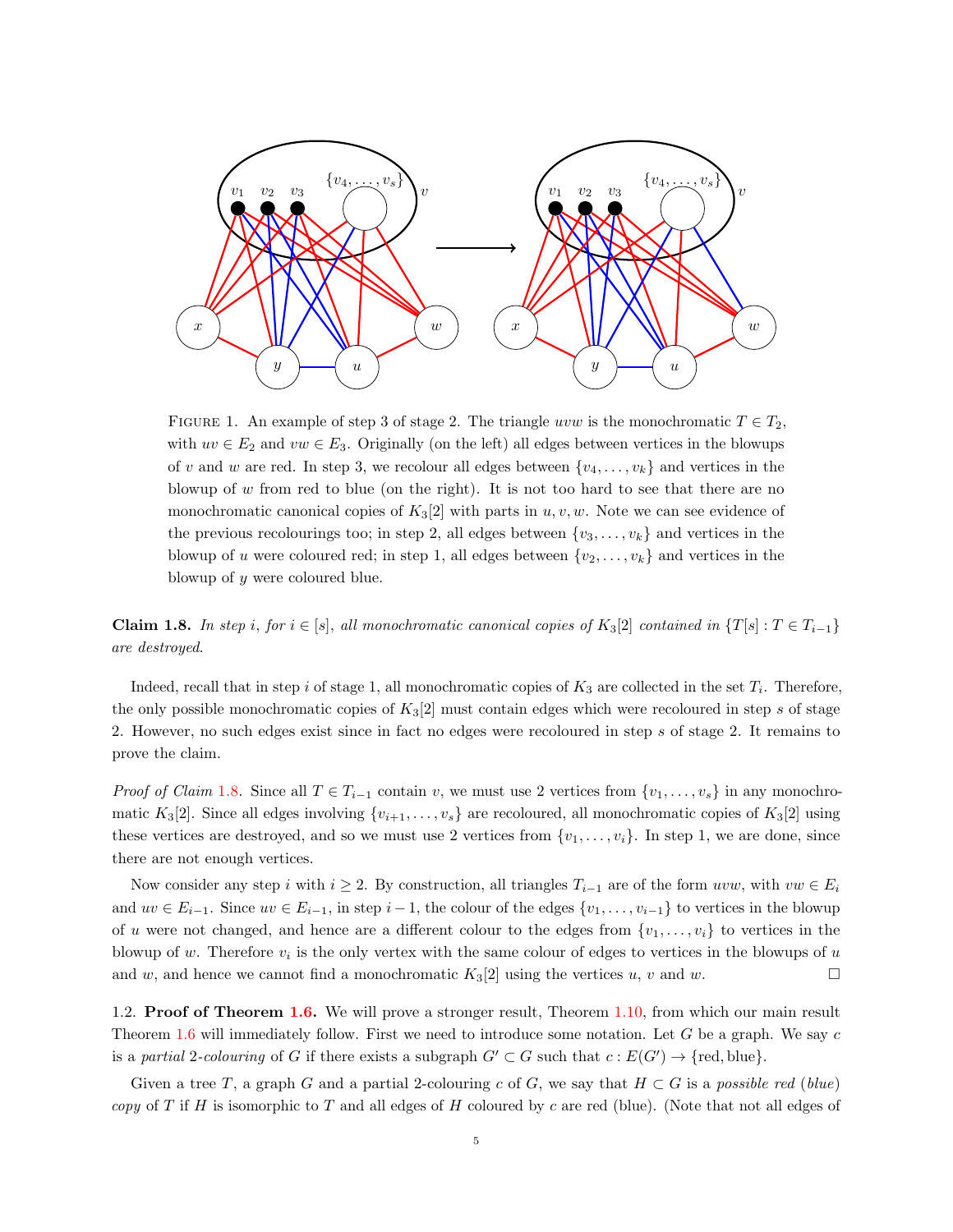H need to be coloured.) We say H is a possible monochromatic copy of T if H is either a possible red or possible blue copy of T.

Let G be a graph, as usual we denote by  $G[m]$  the m-blowup of G and more generally, given a function  $m: V(G) \to \mathbb{N}$ , we denote by  $G[\{m(x)\}_{x \in V(G)}]$  the blowup of G where each vertex x is blown up by  $m(x)$ vertices. For every  $x \in V(G)$ , we denote by  $\overline{x}$  the blowup of x in  $G[\{m(x)\}_{x \in V(G)}]$ . We write  $(\overline{x}, \overline{y})$  to denote the complete bipartite graph between  $\bar{x}$  and  $\bar{y}$  in  $G[\{m(x)\}_{x\in V(G)}].$ 

Let G be a graph, c a partial 2-colouring of G and let  $f : \mathbb{N} \to \mathbb{N}$  be a non-decreasing function such that  $\lim_{n\to\infty} f(n) = \infty$ . (We introduce this function entirely so that we get a cleaner argument which avoids tracing all of the constants.) We say a colouring  $c': E(G[\{m(x)\}_{x\in V(G)}]) \to \{\text{red, blue}\}\$ is f-coherent with c if for every edge  $e = (x, y) \in E(G)$  if  $c(e)$  is red (blue) then the complete bipartite graph  $(\overline{x}, \overline{y})$  does not contain a blue (red)  $K_{f(m(x)),f(m(y))}$  in c'.

We now prove a technical lemma.

<span id="page-5-1"></span>**Lemma 1.9.** Let T be a tree and  $T' \subset T$  a subtree and  $xy \in E(T) \setminus E(T')$  where  $x \in V(T')$ . Let G be a graph where  $G \stackrel{2}{\to} T$  and let c be a partial colouring of G. Let  $z \in V(G)$  and let  $A = \{T'_1, \ldots T'_k\}$  be a set of distinct copies of T' such that z plays the role of x in all of these copies of T', and for every  $i \in [k]$  there is a possible monochromatic copy of T, say  $T_i$ , such that  $T_i' \subset T_i$ . If k is sufficiently large then there exists  $i < j$ such that  $T_i' \cup (T_j \setminus T_j')$ ,  $T_i$  and  $T_j$  are each the same colour possible monochromatic copies of T.

*Proof.* First we may pass to a subset  $A' = \{T'_1, \ldots, T'_{k/2}\}$  of A of at least half the size where without loss of generality we may assume all copies of  $T_i'$  lie in a possible red copy of T. If  $T_j \setminus T_j'$  is vertex disjoint from  $T'_1$  for some  $1 < j \leq k/2$ , then we are done. Therefore, we may assume  $T_j \setminus T'_j$  has non-empty intersection with  $T_1'$  for all  $1 < j \leq k/2$ . Let  $x_1$  be the vertex of  $T_1'$  which appears most often (at least  $\frac{k}{2v(T')}$  times) in the intersection of  $T_1'$  with  $T_j \setminus T_j'$ ,  $1 < j \leq k/2$ . We may pass to a subset of  $A'$ , say  $A_1 = \{T_2', \ldots, T_{k_1}'\}$ such that every  $T_\ell \setminus T'_\ell$  contains the vertex  $x_1$ . Now if  $T_j \setminus T'_j$  is vertex disjoint from  $T'_2$  for some  $2 < j \leq k_1$ , then we are done. Hence, again, we may pass to a subset of  $A_1$ , say  $A_2 = \{T'_3, \ldots, T'_{k_2}\}\$  where every  $T_\ell \setminus T'_\ell$ contains the vertex  $x_2$ , which was the vertex of  $T_2'$  appearing most often in the intersection of  $T_2'$  with  $T_j \setminus T_j'$ ,  $2 < j \leq k_1$ . (Note that  $x_2 \neq x_1$  since  $x_1 \in T_2 \setminus T'_2$ .) We keep doing this process, forming further subsets  $A_3, A_4, \ldots$ , and finding further vertices  $x_3, x_4, \ldots$  which lie in each  $T_\ell \setminus T'_\ell$ . If k is sufficiently large (in particular  $k \geq 2v(T')^{v(T)-v(T')}$  suffices) then this process must stop, and we have the conclusion.

We are now ready to prove the following result which easily implies Theorem [1.6.](#page-1-2) It turns out to be more convenient to allow each vertex to be blown up a different number of times.

<span id="page-5-0"></span>**Theorem 1.10.** For every tree T, any subtree  $T' \subset T$  there exists a non-decreasing function f such that  $\lim_{n\to\infty} f(n) = \infty$  and the following holds. Let  $G \stackrel{2}{\to} T$  and c be a partial 2-colouring of G. Then, for any 2-colouring c' of  $E(G[\{m(x)\}_{x \in V(G)}])$  which is f-coherent with c there is a  $H'[\{f(m(x))\}_{x \in V(H')}]$ monochromatic in red (or blue) and  $H, H' \subset G$  such that  $H' \subset H$  and  $H'$  is a copy of  $T'$  and  $H$  is a possible red (or blue) copy of  $T$  in  $G$ .

Note that Theorem [1.6](#page-1-2) easily follows by applying this theorem with  $T' = T$ , letting c be empty and by choosing m in hindsight so that for all  $x \in V(G)$ ,  $m(x) = m$  and  $f(m) \ge t$ .

*Proof.* First fix the larger tree T. We prove by induction on  $|E(T')|$ . For the base case T' is a single edge. Let f be a non-decreasing function f such that  $\lim_{n\to\infty} f(n) = \infty$  and which grows sufficiently slowly so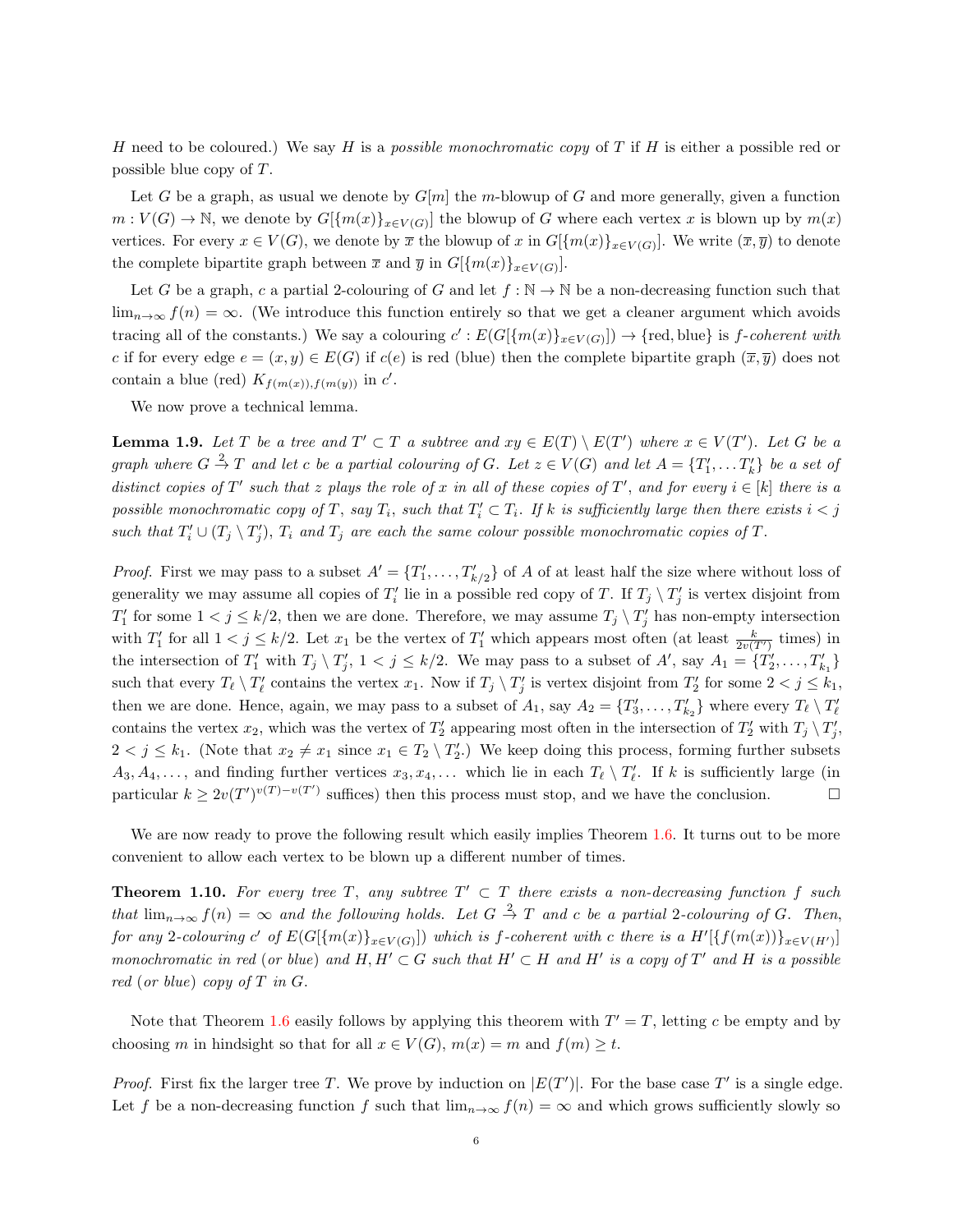that after an application of Ramsey's Theorem to  $K_{m(x),m(y)}$  there exists a monochromatic  $K_{f(m(x)),f(m(y))}$ . Let c, c' be as in the statement. Since  $G \stackrel{2}{\rightarrow} T$  there exists a possible monochromatic copy of T in G. If it contains a red (blue) edge xy, then since c' is f-coherent with c, then by Ramsey's Theorem  $(\bar{x}, \bar{y})$  contains a red (blue)  $T'[\{f(m(x)), f(m(y))\}]$  as required. If not, then T does not have any colours and is a possible red copy and a possible blue copy. Then applying Ramsey's Theorem to any edge of  $T$ , one can find a red or blue  $T'[\{f(m(x)), f(m(y))\}]$  (it does not matter which colour), as required.

Now suppose that the result holds for T'' and we wish to prove the result for T', where  $T'' = T' \setminus y$  and y is a leaf of  $T'$ . Suppose y is adjacent to x in  $T'$ . We need to show that the function f exists. By induction with T, T'' there is a function g satisfying the properties in the statement. Let  $f = g^k$  i.e. the composition of g k times, where k is the number outputted by Lemma [1.9](#page-5-1) using T and  $T''$ .

By induction we may find  $H''[\{g(m(x))\}_{x\in V(H'')}]$  monochromatic in c' (note that c' is g-coherent because  $f < g$ ) where  $H'' \subset H$  and H is a possible red (blue) copy of T and H'' is a copy of T''. Let  $\{H_1, \ldots, H_t\}$ be all possible red (blue) copies of T which contain H<sup>t'</sup> and for each  $i \in [t]$ , let  $y_i \in H_i$  be the vertex which corresponds to the vertex y. Let  $H''(x)$  be the subset of  $\bar{x}$  of size  $g(m(x))$  which lies in the monochromatic  $H''[\{g(m(x))\}_{x\in V(H'')}]$  in c'. If we can find a red (blue) copy of  $K_{g(g(m(x)))g(m(y_i))}$  between  $H''(x)$  and a subset of size  $g(m(y_i))$  in  $\overline{y_i}$  (for some i) we are done; this red (blue) complete bipartite subgraph of  $(H''(x), \overline{y_i})$ together with the monochromatic  $H''[\{g(m(x))\}_{x\in V(H'')}]$  forms a monochromatic  $H'[f(m(x))_{x\in V(H')}]$  where  $H'' \subset H' \subset H_i = H$ , H is a possible red (blue) copy of T and H' is a copy of T', as required.

So suppose this is not the case. In particular this means that no edge  $xy_i$  was coloured red (blue) in c; as otherwise by applying Ramsey's Theorem to  $(H''(x), \overline{y_i})$  we would have been able to find a red (blue)  $K_{q(q(m(x)))\text{,}q(m(y_i))}$  in  $(H''(x), \overline{y_i})$ . These edges also cannot be blue (red) in c since they are supposed to form part of a red (blue) possible copy of T.

Hence, we may shrink  $\bar{x}$  such that only the vertices in  $H''(x)$  remain and we denote the new blowup of G by  $G_1^*$ . We also update c by colouring all edges  $xy_i$  blue (red) and denote it by  $c_1$ . Clearly, the colouring  $c'$ of  $G_1^*$  is still g-coherent with  $c_1$ , by construction. Also note that now  $H''$  cannot be a subgraph of a possible monochromatic copy of H. Further, without replacing  $\bar{x}$  by  $H''(x)$ , it may not be true that c' is g-coherent with  $c_1$ , since there may be a large blue (red) bipartite graph between  $\bar{x}$  and  $\bar{y}_i$  for some i. We only know that no such bipartite graph exists between  $H''(x)$  and  $\overline{y_i}$ . Finally, we define a new function  $m_1 : V(G) \to \mathbb{N}$ by defining  $m_1(x) = g(m(x))$  and  $m_1(y) = m(y)$  for all  $y \in V(G) \setminus \{x\}.$ 

Now, we keep applying induction, each time shrinking the blowup of one vertex of  $G$ , and adding new colours to c and updating the function m. (For simplicity we keep the same names  $G$ , c and m.) Note that after shrinking a blowup of a vertex  $\bar{x}$  for the *i*-th time, it goes from size  $g^{i-1}(m(x))$  to  $g^{i}(m(x))$ .

The essential fact is that each blowup of a vertex will not be shrunk more than k times because of Lemma [1.9.](#page-5-1) To see this, observe the following: suppose that  $\{H''_1, H''_2, \ldots, H''_k\}$  are each copies of  $T''$  found by induction each using the same vertex x. Let  $H_i$  be the possible monochromatic copy of T which  $H_i''$  lies in at the point when  $H_i''$  was first found by induction. Note that later after c is updated  $H_i$  is no longer a monochromatic copy. However, crucially, in the initial colouring  $c, H<sub>i</sub>$  is a possible monochromatic copy which  $H''_i$  lies in, since by removing colours of edges, we do not destroy any possible monochromatic copies of T. Therefore we may apply Lemma [1.9](#page-5-1) with  $z = x$ ,  $T'_i = H''_i$ ,  $T_i = H_i$  and the original colouring c. Since k is large enough, the lemma outputs  $i < j$  such that  $H''_i \cup (H_j \setminus H''_j)$ ,  $H_i$  and  $H_j$  are each possible red (blue) copies of H. Let y be the vertex of  $H_j \setminus H''_j$  which is connected to x. Since the process did not stop after finding  $H_i''$ , we must therefore have updated c by colouring xy blue (red). Now when we apply induction and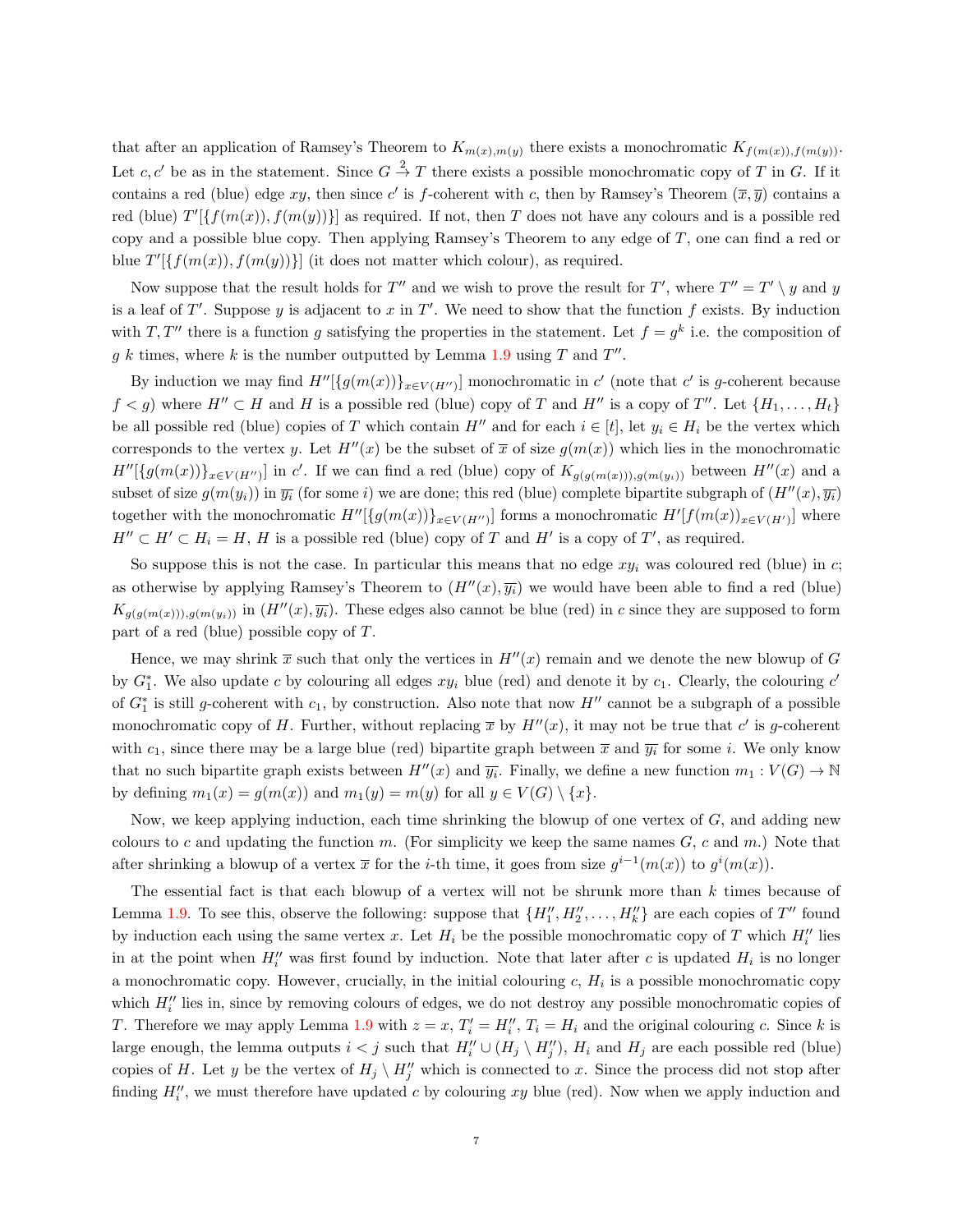<span id="page-7-0"></span>find  $H''_j$ , since  $H_j$  contains  $xy$ ,  $H_j$  must be a possible blue (red) copy of T, a contradiction, since we know it should be a possible red (blue) copy.

Since each blowup of a vertex is shrunk at most  $k$  times and each application of induction results in the shrinking of one blowup of a vertex, this process must stop and therefore we must have found the desired monochromatic blowup of  $T'$ .

### 2. Unavoidable colour patterns

Ramsey's Theorem states that for any  $r, t \in \mathbb{N}$  and n sufficiently large, any r-colouring of the edges of  $K_n$ contains a monochromatic copy of a clique on t vertices. In other words, Ramsey's Theorem states that a monochromatic colouring is an unavoidable colour pattern of a clique. It is therefore natural to ask whether there are other colour patterns of a clique which are unavoidable. Of course, the answer is negative since the colouring of the large clique might itself be monochromatic. One may then restrict the attention to a proper subset of the collection of all r-edge colourings of a clique and ask whether within that class there are other colour patterns which are unavoidable.

First consider the case of  $r = 2$ . We say that a 2-edge coloured  $K_{2t}$  is  $(2, t)$ -unavoidable if one of the colours induces either a clique on  $t$  vertices or two vertex disjoint cliques on  $t$  vertices. Bollobás asked whether for every  $\varepsilon > 0$  and  $t \in \mathbb{N}$ , there is  $n(\varepsilon, t)$  such that for every  $n \geq n(\varepsilon, t)$ , every 2-coloured clique on *n* vertices, where each colour appears in at least  $\varepsilonbinn{2}$  edges must necessarily contain a  $(2, t)$ -unavoidable coloured  $K_{2t}$ . This was confirmed by Cutler and Montágh [\[6\]](#page-10-2). Observe that the colour patterns which are defined as  $(2, t)$ -unavoidable are the only ones which one could hope to find here, since the given colouring of  $K_n$  might itself be of this form.

Later, Fox and Sudakov [\[8\]](#page-10-3) proved  $n(\varepsilon, t) = \varepsilon^{-O(t)}$ , which is tight up to the implied constant. Instead of imposing both colours to appear in a positive proportion of the edges, we could ask the following.

**Problem 2.1.** Let  $t \in \mathbb{N}$  and  $n_0(t)$  be a sufficiently large integer. Given  $n \geq n_0$ , how many edges  $m(t, n)$  of each colour must exist in a 2-edge colouring of  $K_n$  to guarantee the existence of a  $(2,t)$ -unavoidable pattern?

Note that the Cutler and Montagh result implies that  $m(t,n) = o(n^2)$ , for fixed t as  $n \to \infty$ . Quite recently, Caro, Hansberg and Montejano [\[4\]](#page-10-4) proved that for every  $t \in \mathbb{N}$ , there exists a  $\delta = \delta(t)$  such that  $m(t, n) = O(n^{2-\delta})$ , following which the first author and Narayanan [\[10\]](#page-10-5) showed that  $\delta = 1/t$ , by proving that for every  $t \in \mathbb{N}$ , there exists a constant  $C(t)$  such that  $m(t,n) \leq C(t)n^{2-1/t}$ . It is not hard to see that this bound is tight up to the constant  $C(t)$ , conditional on a famous conjecture of Kővári-Sós-Turán [\[11\]](#page-11-2), which asserts that  $ex(n, K_{a,b}) = \Omega(n^{2-1/a})$  for all  $b \ge a \ge 2$ .

Very recently, Caro, Hansberg and Montejano have obtained various generalisations, as well as cases of unconditional sharpness, of this result, see [\[5\]](#page-10-6) for the precise results. Here, we instead consider the generalisation of the above problem to r colours. The concept of a  $(2, t)$ -unavoidable colour pattern was first generalised to r colours in  $[2]$ . Let G be a vertex and edge coloured complete graph with r colours. Moreover, suppose that all  $r$  colours are present and  $G$  is minimal with this property, i.e. no proper induced subgraph of G spans all r colours. Then, we say G is an r-minimal graph. The t-blowup of a vertex and edge coloured graph  $G$  on  $k$  vertices is obtained in the following natural way:

- Replace each coloured vertex of G by a clique of order t with every edge within it that colour;
- Replace each coloured edge of G by a complete bipartite graph  $K_{t,t}$  with every edge that colour.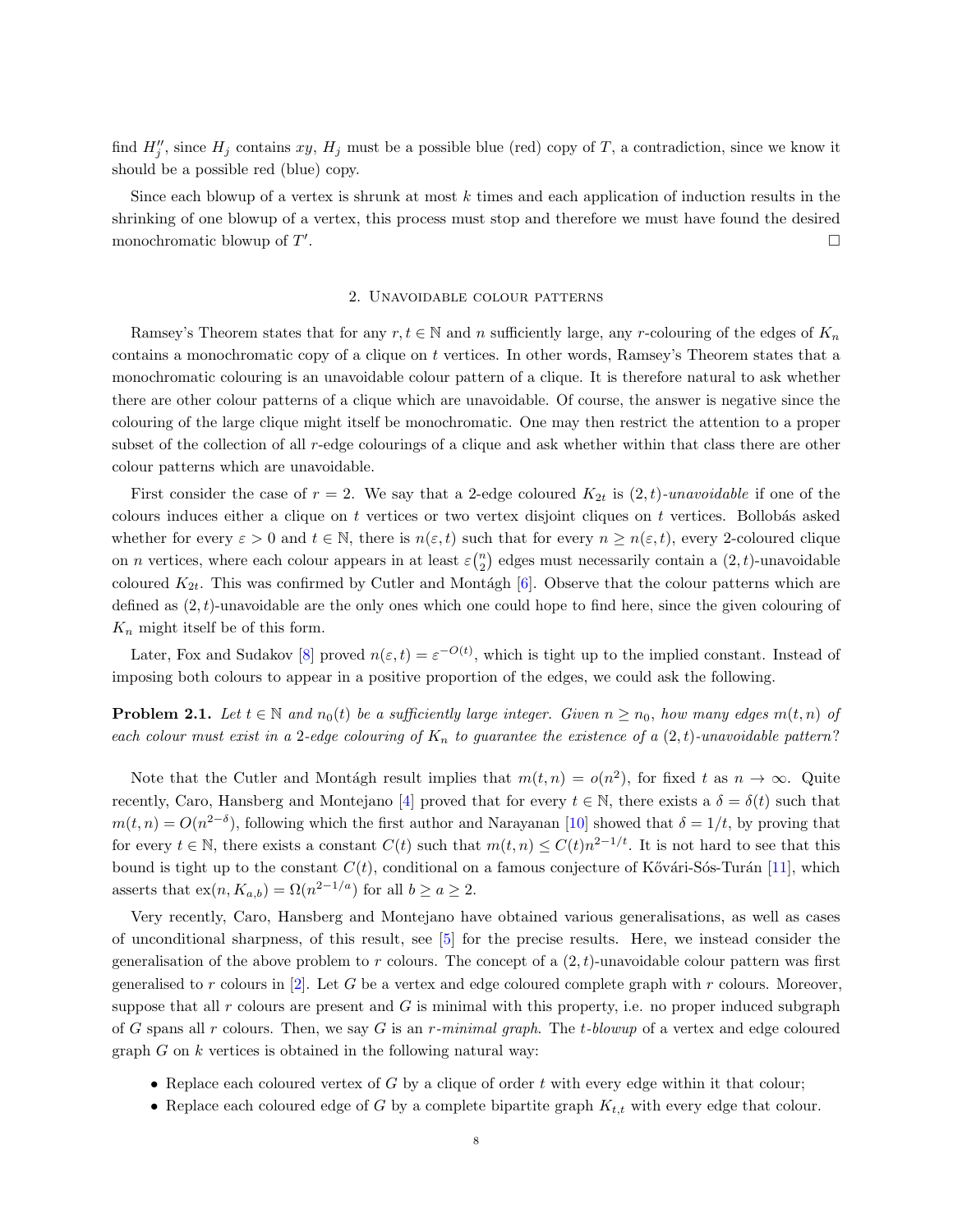<span id="page-8-3"></span>Finally, given  $t \geq 2$ , we call an edge-coloured clique G'  $(r, t)$ -unavoidable if G' is a t-blowup of some r-minimal graph. We denote by  $\mathcal{F}_t^r$  the set of all  $(r, t)$ -unavoidable graphs. Note that putting  $r = 2$  recovers the definition of  $(2, t)$ -unavoidable from earlier, and also that one can show G being r-minimal implies G has at most  $2r$  vertices, and so  $\mathcal{F}_t^r$  is a finite set (see the argument in [\[2\]](#page-10-7)).

Bowen, Lamaison and Müyesser  $[2]$  proved the generalisation of the result of Cutler and Montágh to r colours. Not long after, Bowen, Hansberg, Montejano and Müyesser [\[1\]](#page-10-8) attempted to generalise the result of the first author and Narayanan to r colours, showing that for any  $r, t \in \mathbb{N}$ , any r-edge colouring of a sufficiently large graph on n vertices with  $\Omega(n^{2-1/tr})$  edges in each colour contains a member of  $\mathcal{F}_t^r$ . They conjectured that  $\Omega(n^{2-1/t})$  edges in each colour is sufficient. Our main result of this section is to confirm this conjecture.

<span id="page-8-0"></span>**Theorem 2.2.** For every  $r, t \in \mathbb{N}$ , there exists  $C(r, t) > 0$  such that any r-edge colouring of a sufficiently large complete graph on n vertices with the property that any colour appears in at least  $C(r,t)n^{2-1/t}$  edges must contain an  $(r, t)$ -unavoidable graph.

2.1. **Proof of Theorem [2.2.](#page-8-0)** We require the following version of the dependent random choice lemma.

<span id="page-8-2"></span>**Lemma 2.3** ([\[9\]](#page-10-9)). For all K,  $t \in \mathbb{N}$ , there exists a constant C such that any graph with at least  $Cn^{2-1/t}$ edges contains a set S of K vertices in which each subset  $X \subseteq S$  with t vertices has a common neighbourhood of size at least K. Moreover the neighbourhoods may be chosen so that they are pairwise disjoint from each other and from S.

We will also repeatedly apply Ramsey's Theorem; since we do not attempt to optimise the bound on the constant C which we will obtain, the following statement suffices for our proof. We write it exactly as we will apply it.

<span id="page-8-1"></span>**Lemma 2.4.** For all  $r, s, t \in \mathbb{N}$  with  $s \leq t$ , there exists  $s', t'$  with  $s' \leq t'$  such that however one r-colours the edges of two cliques  $K_{s'}$  and  $K_{t'}$  and the edges between them, one can find a monochromatic  $K_s \subseteq K_{s'}$  and monochromatic  $K_t \subseteq K_{t'}$  with all edges between  $K_s$  and  $K_t$  monochromatic (where we may have different colours for each of the different monochromatic parts ).

The idea of the proof is as follows. We initially apply the dependent random choice lemma to find large sets  $A_i$ ,  $i \in [r]$ , such that every subset T of size t of each  $A_i$  forms a large monochromatic bipartite graph in colour *i* with some set  $C_i(T)$ . The aim will be to find subsets  $D_i \subseteq A_i$ , which together with  $C_i(D_i)$  form a graph which will then easily be shown to contain an  $(r, t)$ -unavoidable colour pattern. First we apply Lemma [2.4](#page-8-1) to the pairs  $(A_i, A_j)$  so that we have large monochromatic graphs between each pair. Now we get to the crucial step in our proof which results in the improvement on the bound given by Bowen et al; we apply Lemma [2.4](#page-8-1) between  $A_j$  and all sets  $C_i(T)$  with  $i < j$ . Only then do we fix a t-set  $D_j$  within  $A_j$ . We fix the sets  $D_j$ ,  $j = r, r - 1, \ldots, 1$  one at a time, each time applying Lemma [2.4](#page-8-1) to  $C_j(D_j)$  and  $A_i$ ,  $i < j$ , before going on to fix  $D_{j-1}$ . Finally, we apply Lemma [2.4](#page-8-1) to each pair  $(C_i(D_i), C_j(D_j))$ .

The large number of applications of Lemma [2.4](#page-8-1) results in the  $A_i$ 's needing to be extremely large, and also increasing in size, i.e.  $|A_i| = m_i$ , with  $1/m_r \ll \cdots \ll 1/m_1$ . However, crucially, we can skip the step required by Bowen et al. to obtain monochromatic subgraphs between the  $D_j$ 's and  $C_i(T)$ 's, which is the step which led to the unwanted  $r^r$  factor.

Note that by  $a \ll b$  we mean that there exists a non-decreasing function  $f : \mathbb{R}^+ \to \mathbb{R}^+$  such that the statement holds for all  $a, b$  satisfying  $a \leq f(b)$ .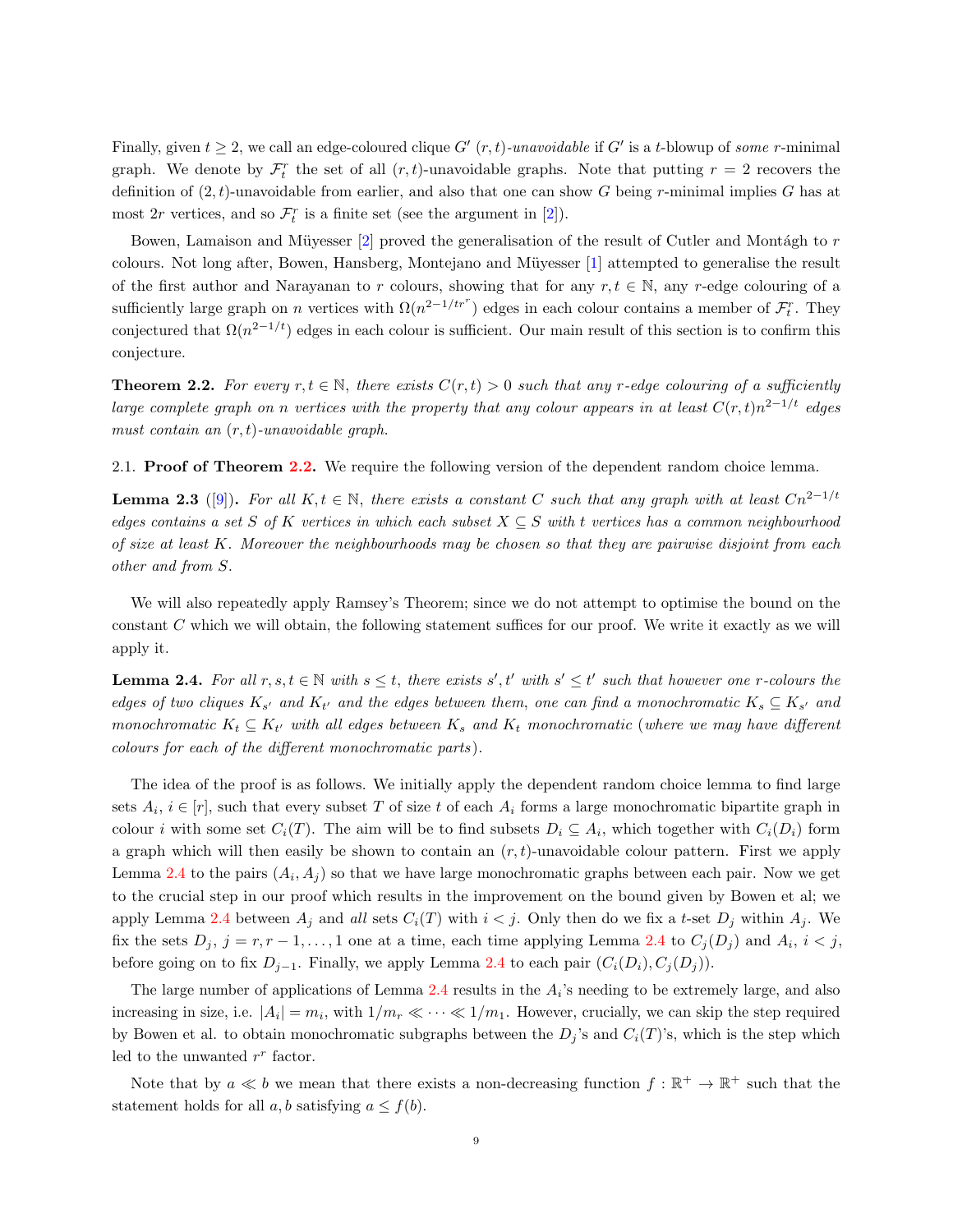*Proof of Theorem [2.2.](#page-8-0)* Fix beforehand positive constants  $1/m_r \ll ... \ll 1/m_2 \ll 1/m_1 \ll 1/r$ ,  $1/t$  and let  $1/C \ll 1/\ell \ll 1/r$ , 1/t. Suppose that G is an r-edge coloured complete graph on n vertices such that every colour appears in at least  $Cn^{2-1/t}$  edges. We wish to show that G contains an  $(r, t)$ -unavoidable graph.

First, using Lemma [2.3,](#page-8-2) we may find r pairwise disjoint sets  $A_1, \ldots, A_r$  such that

- (i) For every  $i \in [r]$ ,  $|A_i| \coloneqq m_i$ ,
- (ii) For every  $i \in [r]$  and every subset  $T \subset A_i$  of size t, there is a set  $C_i(T)$  such that  $(T, C_i(T))$  forms a complete bipartite graph in colour i,  $|C_i(T)| = \ell$ ,  $C_i(T)$  is vertex disjoint from  $\bigcup_{i=1}^r A_i$ , and the  $C_i(T)$  are all pairwise disjoint from each other.

Now we proceed to the main stage of the argument, where we iteratively apply Lemma [2.4](#page-8-1) to find subsets of the  $A_i$ 's and subsets of the  $C_i(T)$ 's which satisfy certain properties. For ease of notation, we will keep calling these sets  $A_i$  and  $C_i(T)$ . We also note that in every step the relations between the sizes of the new sets are maintained; that is, we make the  $m_i$  and  $\ell$  sufficiently large so that the relations are maintained after each application of Lemma [2.4.](#page-8-1)

- (1) For each  $i, j \in [r]$  with  $i < j$ , apply Lemma [2.4](#page-8-1) to the pair  $(A_i, A_j)$ .
- (2) For each  $j \in \{2, ..., r\}$ , for each  $i \in [j-1]$ , and for each subset T of size t of  $A_i$ , apply Lemma [2.4](#page-8-1) to the pair  $(A_j, C_i(T))$ .
- (3) For j from r to 1 (start at r and decrease by 1 in the iteration), fix  $D_j \subseteq A_j$  of size t, let  $F_j := C_j(D_j)$ , and for each  $i \in [j-1]$ , apply Lemma [2.4](#page-8-1) to the pair  $(A_i, F_j)$ .
- (4) For each  $i, j \in [r]$  with  $i < j$ , apply Lemma [2.4](#page-8-1) to the pair  $(F_i, F_j)$ .

As mentioned, after each application of Lemma [2.4](#page-8-1) we rename everything while maintaining the relations between the sizes of the sets; for example in (1), when we apply Lemma [2.4](#page-8-1) to the pair  $(A_i, A_j)$ , what happens is the following: Ramsey's Theorem guarantees graphs  $A'_i \subset A_i$ ,  $A'_j \subset A_j$  such that there is a monochromatic complete bipartite graph between  $A'_i$  and  $A'_j$ , and also  $A'_i$  and  $A'_j$  are each monochromatic complete graphs. We have  $|A'_i| = m'_i, |A'_j| = m'_j$  where we have

$$
1/m_r \ll \cdots \ll 1/m_{j+1} \ll 1/m'_j \ll 1/m_{j-1} \ll \cdots \ll 1/m_{i+1} \ll 1/m'_i \ll 1/m_{i-1} \ll \cdots \ll 1/m_1.
$$

Then we relabel so that  $A_i := A'_i$ ,  $A_j := A'_j$ ,  $m_i := m'_i$  and  $m_j := m'_j$ . We do similar relabellings for (2), (3) and (4).

Following steps (1) and (2), in addition to properties (i) and (ii) above, we have the following:

- (iii) For every  $i, j \in [r]$  with  $i < j$ ,  $(A_i, A_j)$  forms a complete monochromatic bipartite graph.
- (iv) For every  $i, j \in [r]$  with  $i < j$  and every subset T of size t of  $A_i$ ,  $(A_j, C_i(T))$  forms a complete monochromatic bipartite graph.

Now we examine the result of step (3). By construction, for each  $j \in [r]$ , we have

- (v) By (1),  $D_i$  is a subset of  $A_i$  of size t which is monochromatic.
- (vi) By (ii),  $(D_j, F_j)$  forms a complete monochromatic (in colour j) bipartite graph.
- (vii) By (iv),  $(D_i, C_i(T))$  forms a monochromatic complete bipartite graph for every  $i < j$  and every  $T \subset A_i$  of size t. In particular,  $D_j$  will form a monochromatic complete bipartite graph with  $F_i$ , once  $D_i$  and hence  $F_i$  is chosen.
- (viii) By (3), for each  $k > j$ ,  $(A_i, F_k)$  and therefore  $(D_i, F_k)$  forms a monochromatic complete bipartite graph.

Finally we examine the result of step (4). We have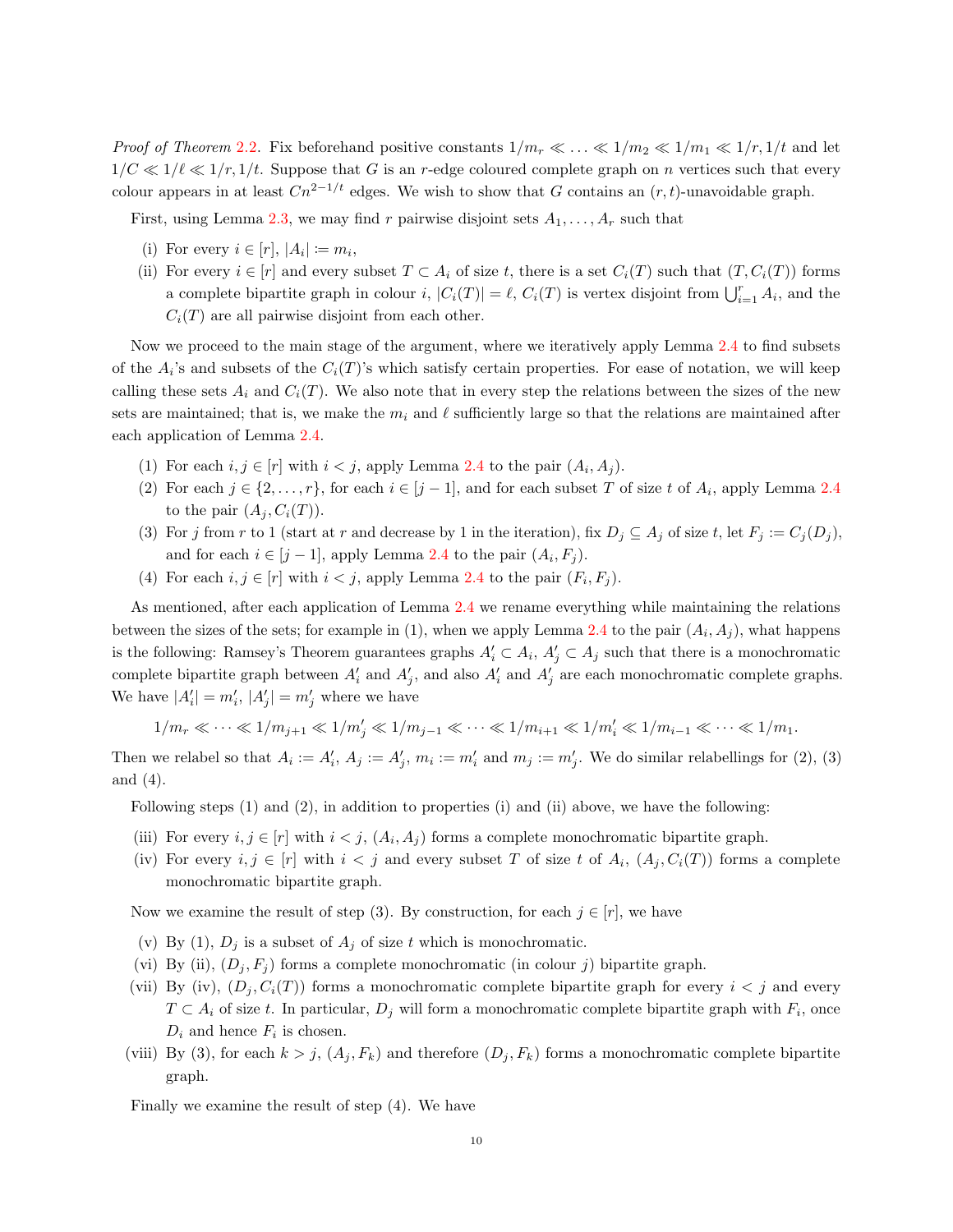- (ix) For all  $i \in [r]$ ,  $F_i$  is monochromatic.
- (x) For every  $i, j \in [r]$  with  $i < j$ ,  $(F_i, F_j)$  forms a complete monochromatic bipartite graph.

The overall result is that the subgraph H of G induced by  $\{D_i, F_i : i \in [r]\}$  forms a t-blowup of a vertex and edge coloured clique  $J$  on  $2r$  vertices where each of the  $r$  colours appears at least once. Therefore by deleting vertices from J if necessary, we can obtain an r-minimal graph. Hence  $G$  contains as a subgraph a member of  $\mathcal{F}_t^r$ , as required.

#### 3. concluding remarks

We have shown that for any 3-chromatically connected graph H, and any  $s \in \mathbb{N}$ , there are graphs G for which  $G \stackrel{r}{\to} H$  and yet  $G[s] \not\stackrel{r}{\to} H[2]$ . On the other hand, we showed that for forests there is no dependence on the ground graph G.

The first natural problem is to classify all finite graphs for which their blowup Ramsey number does not depend on the ground graph. We conjecture that forests are the only such graphs.

**Conjecture 3.1.** Let  $H$  be a graph containing a cycle. Then, there is a t such that for every s, there is a graph G where  $G \stackrel{r}{\to} H$  but  $G[s] \not \stackrel{r}{\to} H[t]$ .

It would already be interesting to prove the conjecture for cycles  $C_k$  with  $k \geq 4$  (which are not 3chromatically connected).

Regarding Theorem [1.6](#page-1-2) it is natural to ask whether the function  $f(T, 2, t)$  is exponential in t, as the result of Fox, Luo and Wigderson suggests. A slightly more careful analysis of our argument shows that we may take  $f(T, 2, t) = 2^{2^{O(t)}}$  but we suspect single exponential might be the truth.

**Problem 3.2.** *Is*  $f(T, 2, t) = 2^{O(t)}$ ?

## **REFERENCES**

- <span id="page-10-8"></span>[1] M. Bowen, A. Hansberg, A. Montejano, and A. Müyesser. Colored unavoidable patterns and balanceable graphs. arXiv preprint arXiv:1912.06302, 2019. [9](#page-8-3)
- <span id="page-10-7"></span>[2] M. Bowen, A. Lamaison, and A. Müyesser. Finding unavoidable colorful patterns in multicolored graphs. Electron. J. Combin.,  $27(4)$ ,  $2020. \#$  P4.4. [8,](#page-7-0) [9](#page-8-3)
- <span id="page-10-1"></span>[3] S. A. Burr, P. Erdös, R. J. Faudree, C. C. Rousseau, and R. H. Schelp. Ramsey-minimal graphs for star-forests. Discrete Math., 33(3):227–237, 1981. [2](#page-1-3)
- <span id="page-10-4"></span>[4] Y. Caro, A. Hansberg, and A. Montejano. Unavoidable chromatic patterns in 2-colorings of the complete graph. J. Graph Theory, 97(1):123–147, 2021. [8](#page-7-0)
- <span id="page-10-6"></span>[5] Y. Caro, A. Hansberg, and A. Montejano. The evolution of unavoidable bi-chromatic patterns and extremal cases of balanceability. *arXiv preprint arXiv:*2204.04269, 2022. [8](#page-7-0)
- <span id="page-10-2"></span>[6] J. Cutler and B. Montágh. Unavoidable subgraphs of colored graphs. *Discrete Math.*, 308:4396–4413, 2008. [8](#page-7-0)
- <span id="page-10-0"></span>[7] J. Fox, S. Luo, and Y. Wigderson. Extremal and Ramsey results on graph blowups. J. Comb., 12(1):1–15, 2021. [2](#page-1-3)
- <span id="page-10-9"></span><span id="page-10-3"></span>[8] J. Fox and B. Sudakov. Unavoidable patterns. J. Combin. Theory Ser. A, 115:1561–1569, 2008. [8](#page-7-0)
- [9] J. Fox and B. Sudakov. Dependent random choice. Random Structures Algorithms, 38:68–99, 2011. [9](#page-8-3)
- <span id="page-10-5"></span>[10] A. Girão and B. Narayanan. Turán theorems for unavoidable patterns. In *Math. Proc. Cambridge Philos.* Soc., pages 1–20. Cambridge University Press, 2021. [8](#page-7-0)